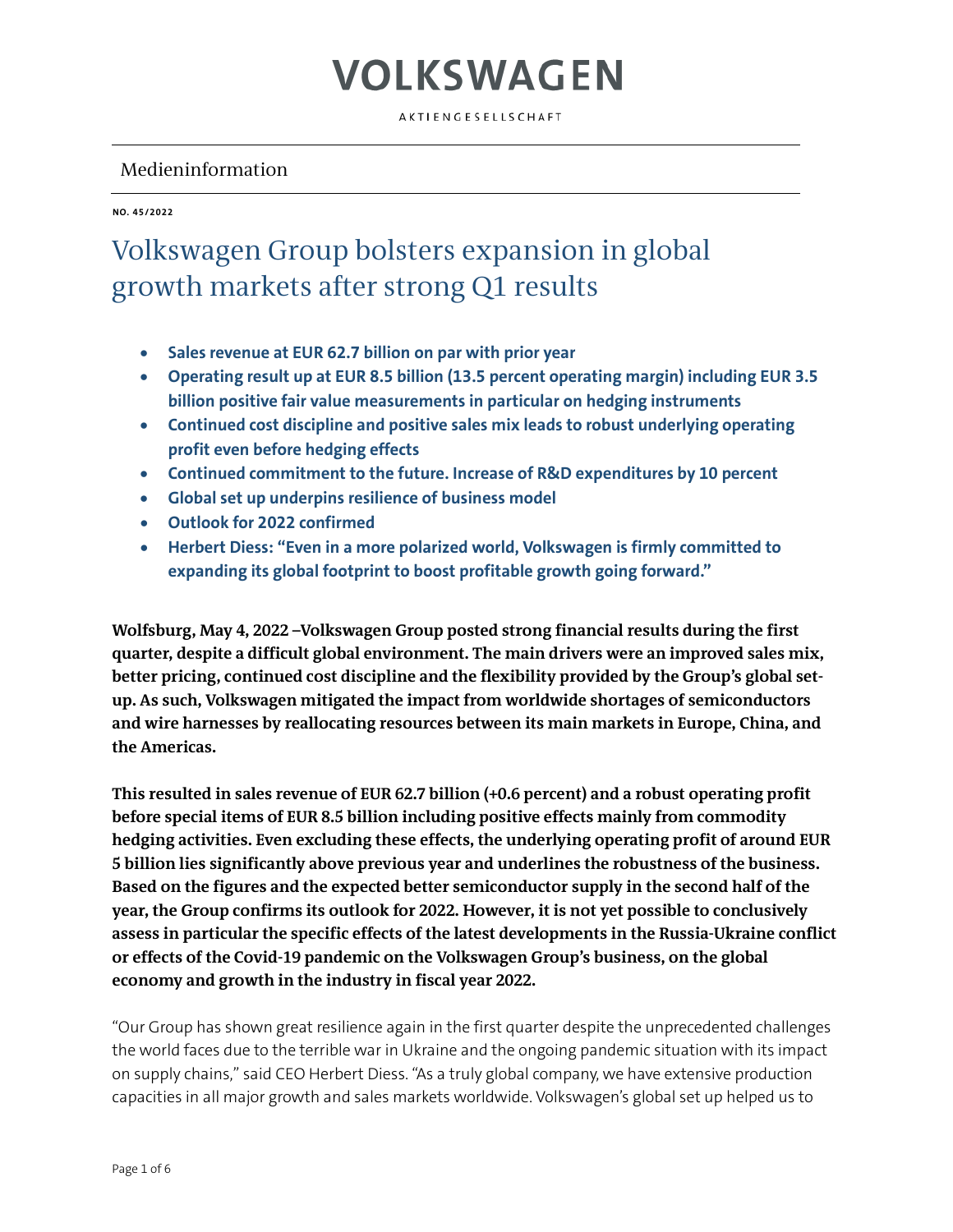AKTIENGESELLSCHAFT

 $\mathcal{L}_\mathcal{L} = \{ \mathcal{L}_\mathcal{L} = \{ \mathcal{L}_\mathcal{L} = \{ \mathcal{L}_\mathcal{L} = \{ \mathcal{L}_\mathcal{L} = \{ \mathcal{L}_\mathcal{L} = \{ \mathcal{L}_\mathcal{L} = \{ \mathcal{L}_\mathcal{L} = \{ \mathcal{L}_\mathcal{L} = \{ \mathcal{L}_\mathcal{L} = \{ \mathcal{L}_\mathcal{L} = \{ \mathcal{L}_\mathcal{L} = \{ \mathcal{L}_\mathcal{L} = \{ \mathcal{L}_\mathcal{L} = \{ \mathcal{L}_\mathcal{$ 

mitigate many of the adverse effects we are currently seeing. Even in a more polarized world, Volkswagen is firmly committed to expanding its global footprint, further driving its transformation into a sustainable and fully digital mobility provider."

Volkswagen Group will continue to bolster its expansion in global growth markets. A special focus will be on the North American region, especially the United States, where an ambitious growth plan is being implemented to achieve the target of 10 percent market share by 2030. Battery-electric vehicles (BEVs) will be the central element of this strategy, with the Group's BEV portfolio growing to more than 25 models by the end of the decade. Furthermore, the Group is targeting a dedicated battery cell production in the United States. Volkswagen just recently announced a USD 7.1 billion commitment to boost its BEV product line-up, R&D, and manufacturing in North America.

Volkswagen has maintained a high pace in its largest single market China accelerating digitization and electrification. Volkswagen Anhui will be the new e-mobility hub, with the production of MEB based models starting in 2023. A battery system factory will also start production there next year. The Group therefore dedicated investments of EUR 1 billion each to Anhui and Gotion. To better tailor the user experience of the Group's software stack to the needs of Chinese customers, CARIAD has started operations in Beijing with 600 employees already, aiming for nationwide distributed R&D network with Beijing, Shanghai, Chengdu, and Hefei earmarked as initial hub locations. Leveraging local talent is key to enhancing the company's R&D competence in China.

### Ongoing strong commitment to R&D

In the Automotive Division, R&D expenditures increased by 10.0 percent to EUR 4.4 billion due to significant development activities for future full electric models and technologies. The R&D ratio came in at 8.5 percent (Q1 2021: 7.7 percent). At the same time, the Group reduced its capex expenditures by 11.5 percent to EUR 1.7 billion. This brought the capex ratio down to 3.3 percent after 3.7 percent in the prior-year quarter.

"In a challenging environment our first quarter results demonstrate the robustness of our business. Our teams managed to mitigate the disruptions of the supply chains as much as possible. Strong product mix towards higher equipped vehicles combined with ongoing cost discipline contributed to strong results in Q1. On top, we benefitted from our risk management concerning raw materials", said Arno Antlitz, CFO of the Volkswagen Group.

"Our Q1 results and our solid net liquidity position demonstrate that we are able and willing to continuously invest in our transformation and the future of the company, also in difficult times."

Net cash flow of the Automotive Division amounts to around a robust 1.5 billion euros reflecting a seasonal build up in inventories paired with a lower production level towards the end of the quarter.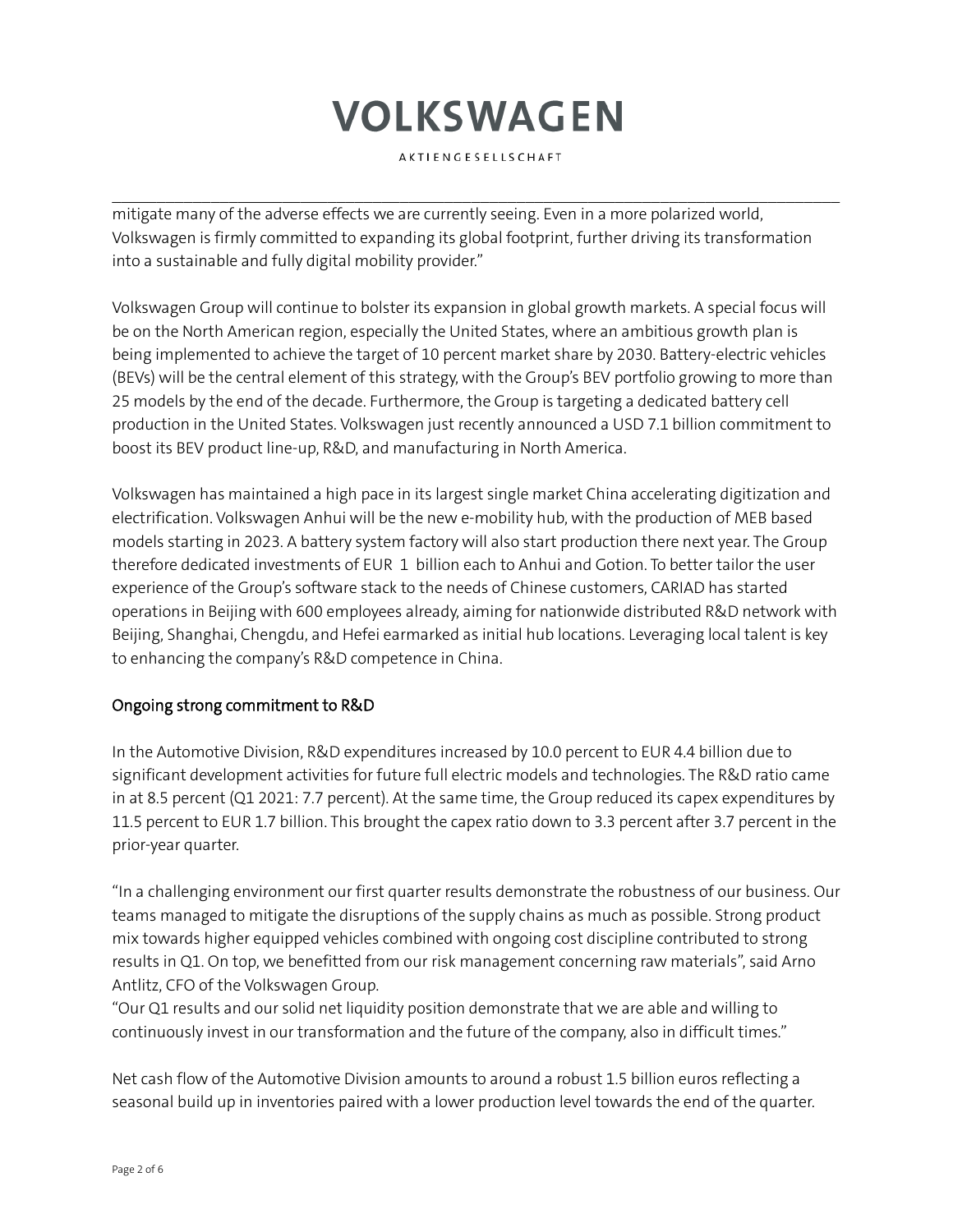AKTIENGESELLSCHAFT

 $\mathcal{L}_\mathcal{L} = \{ \mathcal{L}_\mathcal{L} = \{ \mathcal{L}_\mathcal{L} = \{ \mathcal{L}_\mathcal{L} = \{ \mathcal{L}_\mathcal{L} = \{ \mathcal{L}_\mathcal{L} = \{ \mathcal{L}_\mathcal{L} = \{ \mathcal{L}_\mathcal{L} = \{ \mathcal{L}_\mathcal{L} = \{ \mathcal{L}_\mathcal{L} = \{ \mathcal{L}_\mathcal{L} = \{ \mathcal{L}_\mathcal{L} = \{ \mathcal{L}_\mathcal{L} = \{ \mathcal{L}_\mathcal{L} = \{ \mathcal{L}_\mathcal{$ 

This includes EUR 0.5 billion for M&A activities and EUR 0.2 billion cash out for Diesel topics.. Net liquidity in the Automotive Division amounts to around EUR 31 billion and was driven by the clean net cash flow and includes the repayment of a hybrid bond of EUR 1.1 billion in March 2022 and the new hybrid bond of EUR 2.25 billion issued in the same month.

### Progress on transformation towards sustainable mobility provider

Volkswagen continues to drive its transformation towards becoming a sustainable provider of mobility. The new setup the Group agreed upon will be critical as Volkswagen is evolving from a classic OEM to a vertically integrated mobility company.

Volkswagen's brands will become more independent, with the Group focusing on overall strategy and synergies. Volkswagen's tech platforms will also get more autonomy to ensure they can maximize synergies across the Group.

This is also be reflected in the financial steering model of the Group. From the 1st quarter of 2022, the Group reports on its brand groups Volume, Premium and Sport. In addition, CARIAD, which is responsible for the uniform software stack, is visible as a separate unit, as is TRATON, which is reported on without separate disclosure of Scania, MAN and Navistar.

### More ambitious targets for emissions reduction

Open and transparent global markets are the basis for successful business. But they are also indispensable for the joint achievement of ambitious sustainability goals. Volkswagen Group continues to intensify its efforts in this area and has raised its ambition of emissions reduction targets in its own production facilities from 30 percent to 50 percent by 2030 compared to 2018. The Science Based Targets initiative (SBTi) recently confirmed that the Group's increased climate targets in production are now in line with the 1.5-degree target.

### Results of Brand Groups

The Volume brand group had the biggest exposure to the current adverse effects of the war in the Ukraine, the ongoing Covid pandemic and semiconductor shortage. Despite these headwinds the Group had a decent start into the year. All brands in the volume group saw an increase in average sales prices even though unit sales declined in part by double digit percentages.

VW brand, Seat and Commercial Vehicles saw an increase in margins. Only Skoda saw a decline as they are consolidating the Russian business. The Volume brand group generated sales revenue of  $\epsilon$ 24.4 billion ( $\epsilon$ 27.4 billion) and an operating profit before special items of  $\epsilon$ 0.9 billion ( $\epsilon$ 1.4 billion).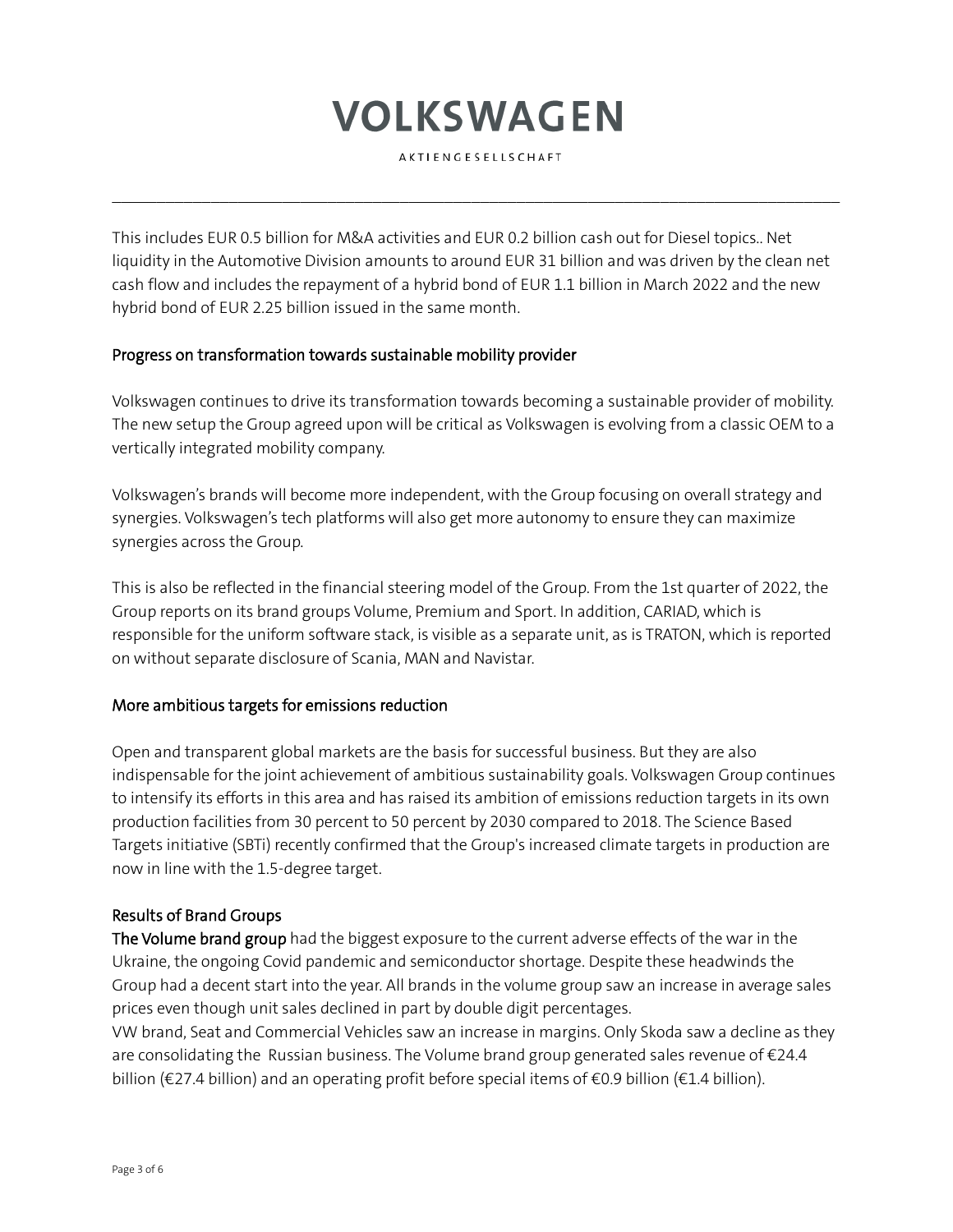AKTIENGESELLSCHAFT

 $\mathcal{L}_\mathcal{L} = \{ \mathcal{L}_\mathcal{L} = \{ \mathcal{L}_\mathcal{L} = \{ \mathcal{L}_\mathcal{L} = \{ \mathcal{L}_\mathcal{L} = \{ \mathcal{L}_\mathcal{L} = \{ \mathcal{L}_\mathcal{L} = \{ \mathcal{L}_\mathcal{L} = \{ \mathcal{L}_\mathcal{L} = \{ \mathcal{L}_\mathcal{L} = \{ \mathcal{L}_\mathcal{L} = \{ \mathcal{L}_\mathcal{L} = \{ \mathcal{L}_\mathcal{L} = \{ \mathcal{L}_\mathcal{L} = \{ \mathcal{L}_\mathcal{$ 

The Brand Group Premium (including Bentley) was in line with the prior-year period with a sales revenue of EUR 14.4 billion. Operating profit before special items more than doubled to EUR 3.5 billion (€1.5 billion) despite the decline in volumes. This was mainly due to continued high demand for wellequipped premium vehicles, the positive effect from fair value measurements of commodity hedges and lower fixed costs.

The Sport & Luxury brand group saw a strong demand for the 911, Panamera and Cayenne models. Sales revenue increased to €7.3 billion (€7.0 billion). In particular higher earnings contributions led to an increase in operating profit of €1.4 billion (€1.2 billion). Operating margin was at 18.6 percent.

TRATON's sales revenue of EUR 8.4 billion in the first quarter of 2022 were 29.7 percent higher than in the prior-year quarter, which did not include the operations of Navistar. Operating profit was more than three times higher as in the prior-year period, which was impacted by restructuring measures at MAN Nutzfahrzeuge in Europe. Mix and exchange rate effects also had a positive effect.

CARIAD increased its net sales to 110 (75) million euros in the period from January to March of this year. The operating loss increased as a result of higher upfront investments into our software stacks.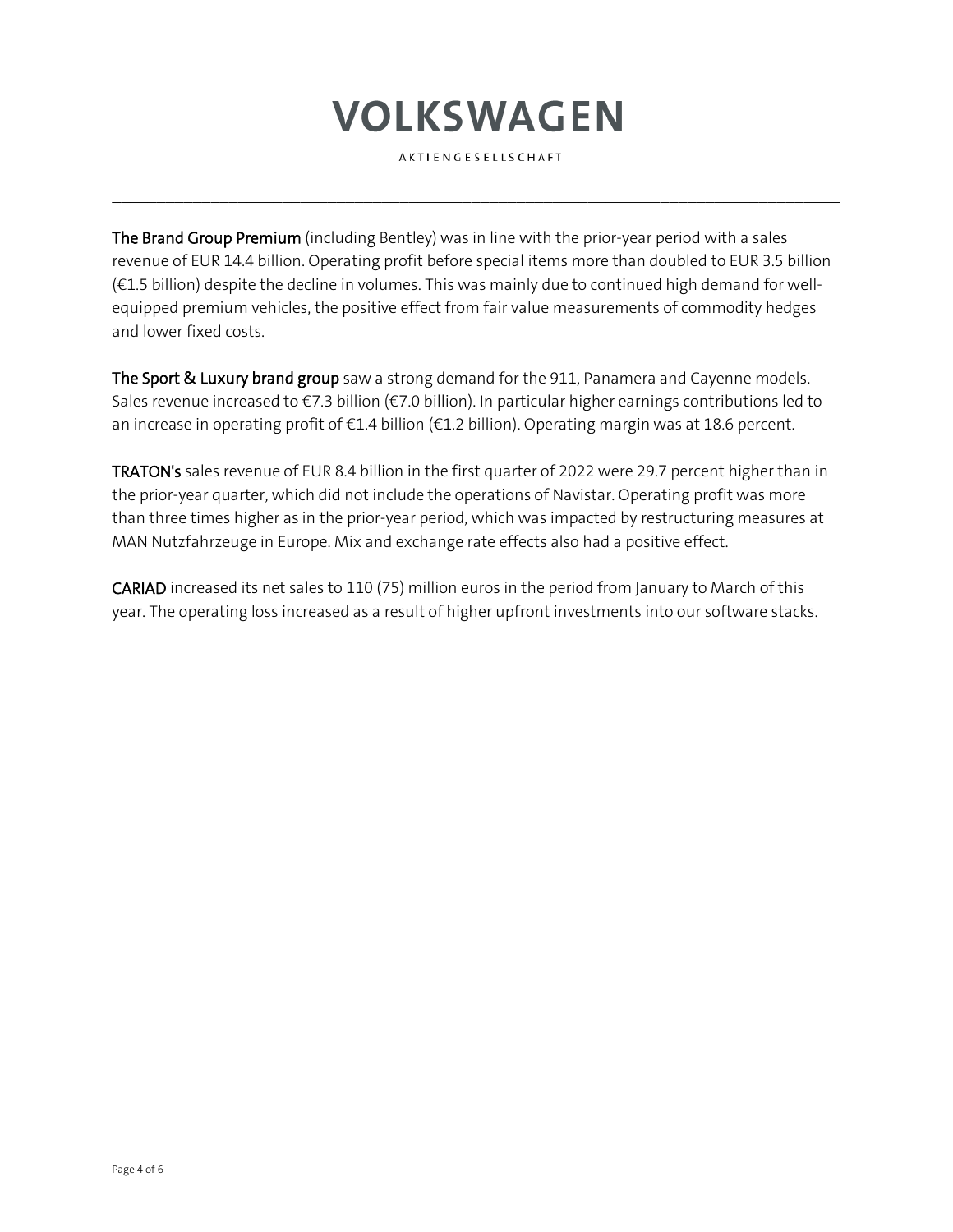AKTIENGESELLSCHAFT

#### VOLKSWAGEN GROUP

|                                                                                        | Q1     |        |              |
|----------------------------------------------------------------------------------------|--------|--------|--------------|
|                                                                                        | 2022   | 2021   | %            |
| Volume Data <sup>1</sup> in thousands                                                  |        |        |              |
| Deliveries to customers (units)                                                        | 1,898  | 2,432  | $-21.9$      |
| Vehicle sales (units)                                                                  | 1,995  | 2,334  | $-14.5$      |
| Production (units)                                                                     | 2,044  | 2,319  | $-11.9$      |
| Employees (on March 31, 2022/Dec. 31, 2021)                                            | 668.3  | 672.8  | $-0.7$       |
| Financial Data (IFRSs), € million                                                      |        |        |              |
| Sales revenue                                                                          | 62,742 | 62,376 | $+0.6$       |
| Operating result before special items                                                  | 8.453  | 4.812  | $+75.7$      |
| Operating return on sales before special items (%)                                     | 13.5   | 7.7    |              |
| Special items                                                                          | $-130$ |        | $\mathsf{x}$ |
| Operating result                                                                       | 8,323  | 4,812  | $+73.0$      |
| Operating return on sales (%)                                                          | 13.3   | 7.7    |              |
| Earnings before tax                                                                    | 8,895  | 4.463  | $+99.3$      |
| Return on sales before tax (%)                                                         | 14.2   | 7.2    |              |
| Earnings after tax                                                                     | 6,724  | 3,414  | $+96.9$      |
| Automotive Division <sup>2</sup>                                                       |        |        |              |
| Total research and development costs                                                   | 4,359  | 3,962  | $+10.0$      |
| R&D ratio (%)                                                                          | 8.5    | 7.7    |              |
| Cash flows from operating activities                                                   | 5,800  | 8,890  | $-34.8$      |
| Cash flows from investing activities attributable to operating activities <sup>3</sup> | 4,309  | 4,186  | $+2.9$       |
| of which: capex                                                                        | 1,703  | 1,924  | $-11.5$      |
| capex/sales revenue (%)                                                                | 3.3    | 3.7    |              |
| Net cash flow                                                                          | 1,491  | 4,705  | $-68.3$      |
| Net liquidity at March 31                                                              | 31,065 | 29.650 | $+4.8$       |

1 Volume data including the unconsolidated Chinese joint ventures. These companies are accounted for using the equity method. Prior-year deliveries have been updated to reflect The subsequent statistical trends.<br>
2 Including allocation of consolidation adjustments between the Automotive and Financial Services divisions.<br>
3 Excluding acquisition and disposal of equity investments: 01€3,848 (3,806